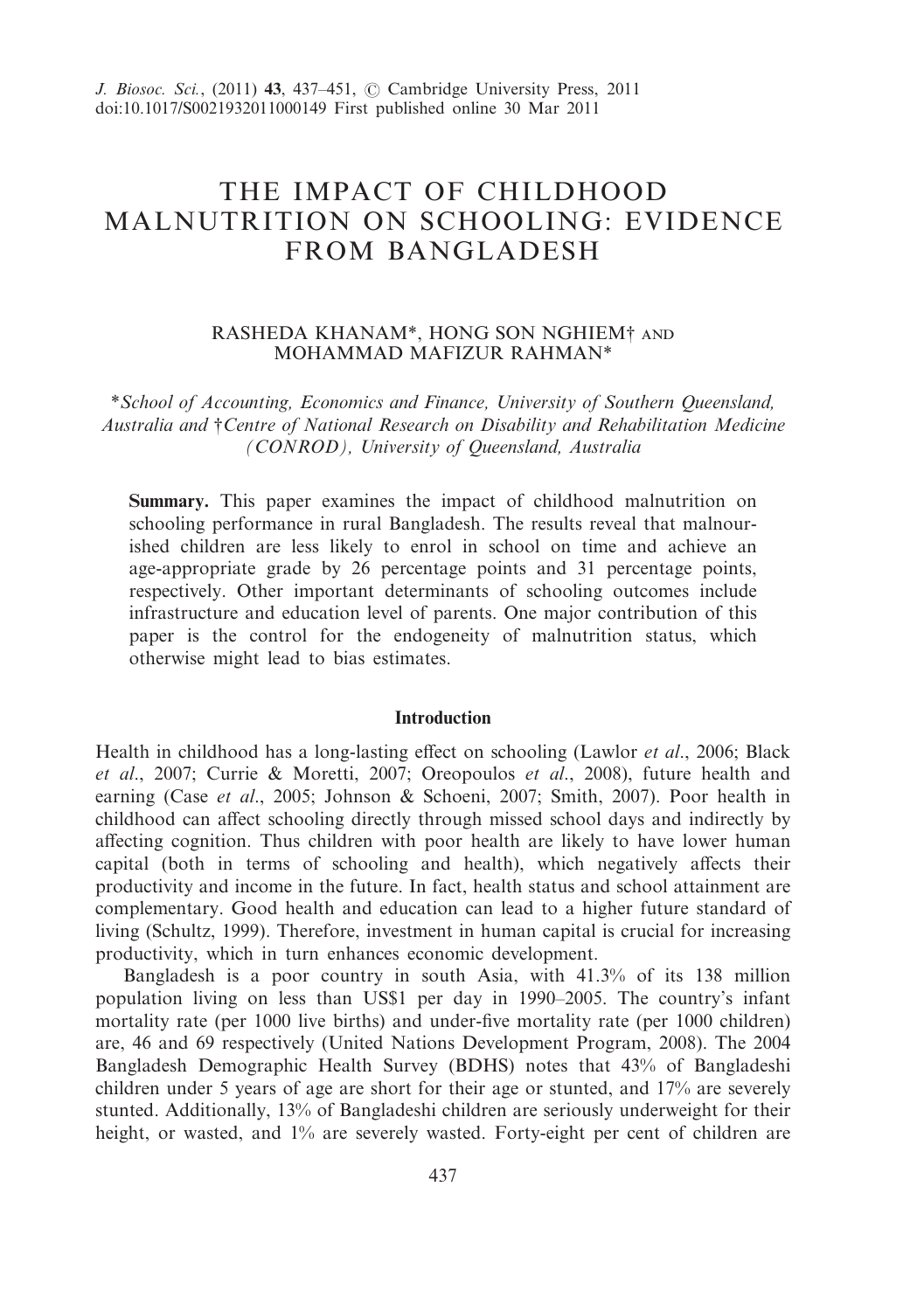considered underweight (low weight for age), and 13% are classified as severely underweight (ESCAP, 2005).

Early childhood malnutrition is widely perceived to affect various areas of child development, including cognitive achievement. This study looks at the impact of child nutrition on the educational achievements of Bangladeshi children using a regional data set from Bangladesh. A better understanding of the association between child health and schooling is essential for a rapid expansion of education and economic development in developing countries through increased human capital investment.

An extensive literature reviewed by Pollitt (1990) and Behrman (1996) reported a significant positive association between child nutritional status and school performance. For example, the studies of Chutikul (1986) in Thailand, Moock & Leslie (1986) in Nepal, Jamison (1986) in China and Harbison & Hanushek (1992) in Brazil found a positive association between grade attainment and child nutrition. However, most previous studies did not consider the fact that child nutrition status is endogenous. One source of the endogeneity is unobserved individual effects that create a correlation between child nutrition and the error term in regression analyses. Also, child health and schooling performance both reflect household decisions regarding investments in children's human capital, which is determined simultaneously in the household. Some studies that took into account the endogeneity of child health, such as Glewwe & Jacoby (1995), Behrman & Lavy (1997), Glewwe *et al*. (2001), Alderman *et al*. (2001), Grira (2004) and Handa & Peterman (2007), found the effects of child health on schooling were considerably lower. Previous studies that controlled for the endogeneity of child health used primarily an instrumental variable approach with lags in exogenous variables such as prices being used as instrumental variables. This approach is difficult to apply in practice using cross-sectional data, like in the current study. This difficulty was overcome by exploiting the unique characteristics of a simultaneous bivariate probit model in which the likelihood function remains the same whether or not the endogeneity issue is taken into account (Greene, 1998). This option is possible because both the dependent variable (school performance) and endogenous variable (malnutrition) are dichotomous in this study. The selected estimator is essentially a full information maximum likelihood (FIML) that is consistent with the economic theory of household and able to control the endogeneity of child nutritional status.

#### **Methods**

#### *Economic model*

The relationship between child health and schooling performance can be explained using the household production model used by Becker (1965), Becker & Lewis (1973), Singh *et al*. (1986) and Taylor & Adelman (2003). Essentially, in this model households are assumed to maximize their expected life time utility given the time and budget constraints. Households get utility from the consumption of goods and services (self-produced and purchased) and the enjoyment of leisure activities. Households generate income from production activities such as work on the family farm or in waged employment. Therefore, households face an optimization task that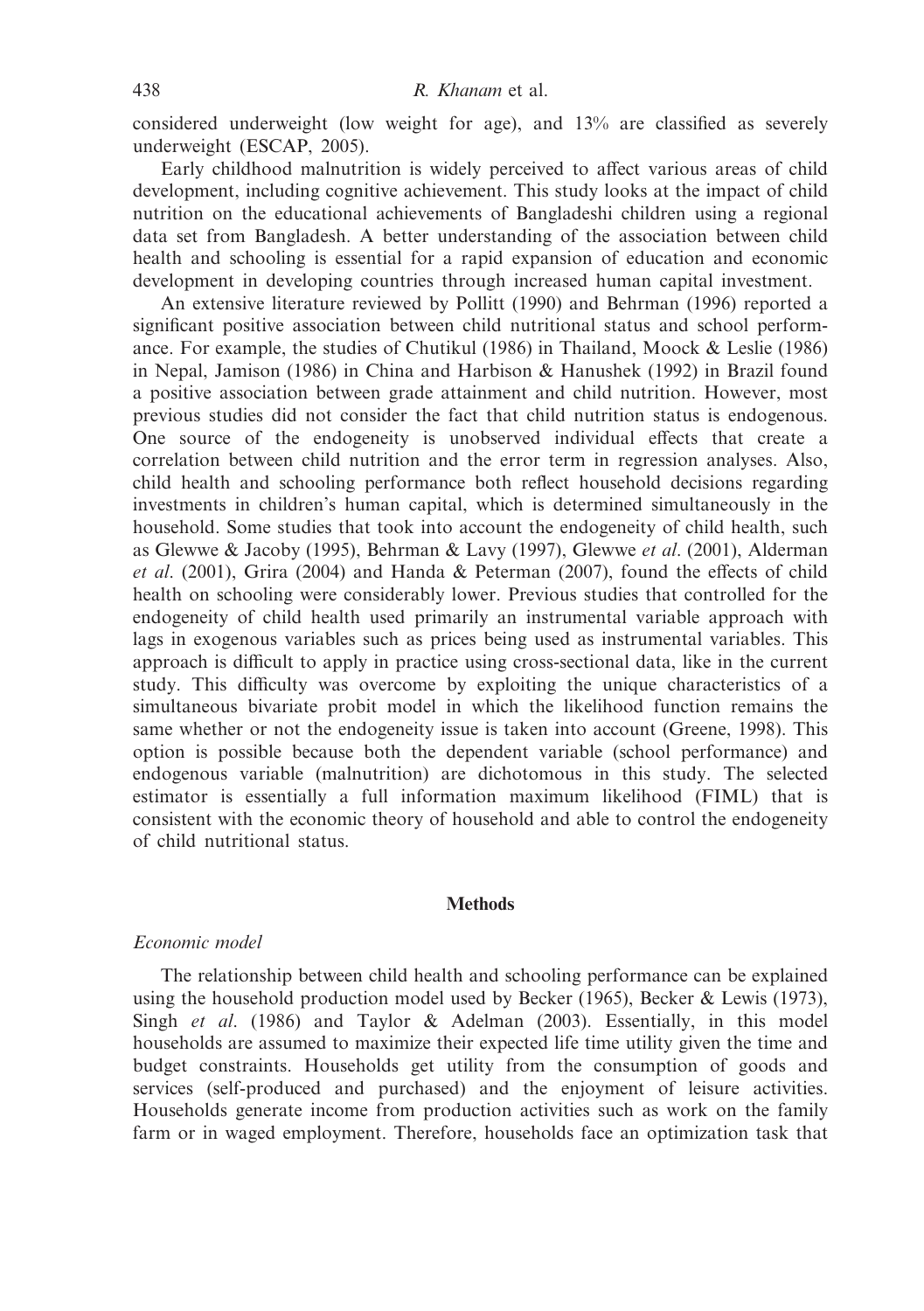aims to achieve the highest level of utility by allocating a fixed time constraint (e.g. 24 hours a day) between production, consumption and leisure.

Education and health care are examples of services that households consume. Households get higher utility from good schooling performance and good health of their children. In order to achieve this outcome, they have to allocate some household resources towards education and health care for their children (e.g. food, clothing and school fees). Apart from common determinants such as budget constraint and other exogenous characteristics, the amount of resources that households allocate to the education and health of their children is decided by unobservable characteristics such as taste and preferences. These unobserved characteristics are the main factors causing the endogeneity of child health in schooling performance analysis.

#### *Econometric specification*

Based on the reasoning of the household economic model, the basic econometric specification to estimate the impact of childhood malnutrition on schooling is:

$$
S_i = \alpha_0 + \alpha_1 H_i + \alpha_2 X_i + \varepsilon_i
$$
 (1)

$$
H_i = \beta_0 + \beta_1 Z_i + \eta_i \tag{2}
$$

where  $S_i$  is an indicator for child schooling;  $H_i$  is the health status of a child, measured by a dummy variable that equals one if the height-for-age of the child is less than two standard deviations compared with the reference population of the same age and sex (hereinafter this dummy variable is referred to as stunting);  $X_i$  and  $Z_i$  are sets of exogenous variables that include child characteristics (age and gender), household characteristics (parental education, wealth and sanitation practice) and community characteristics (e.g. availability of schools, distance to doctors and availability of grid electricity); and  $\varepsilon_i$  and  $\eta_i$  are random errors.

A household is likely to make decisions regarding investment in child schooling and health simultaneously. Therefore, the child health variable in eqn (1) might be endogenous. One factor causing this endogeneity is unobserved individual effects that affect both child health and schooling, captured in the error term  $\varepsilon_i$  (i.e.  $\varepsilon_i$  and  $H_i$  are correlated). Therefore, the estimation of eqn (1) considering child health as an exogenous variable might provide inconsistent estimates and hence the results might be biased. One way to address this issue is the use of instrumental variables, where a set of covariates need to be found that affect child health without affecting child schooling as instrumental variables. However, finding a good instrument is often difficult in practice. In the data set of this study, no variable with that quality could be found.

Greene (1998) shows that in the case of a probit model with a binary endogenous variable, one can obtain a consistent estimate using the maximum likelihood approach without the need for an instrumental variable. This action is feasible because the maximum likelihood function of a bivariate probit model remains the same when the endogeneity issue is taken into account (Greene, 1998, p. 295). Therefore, in this study eqns (1) and (2) are estimated jointly using a bivariate probit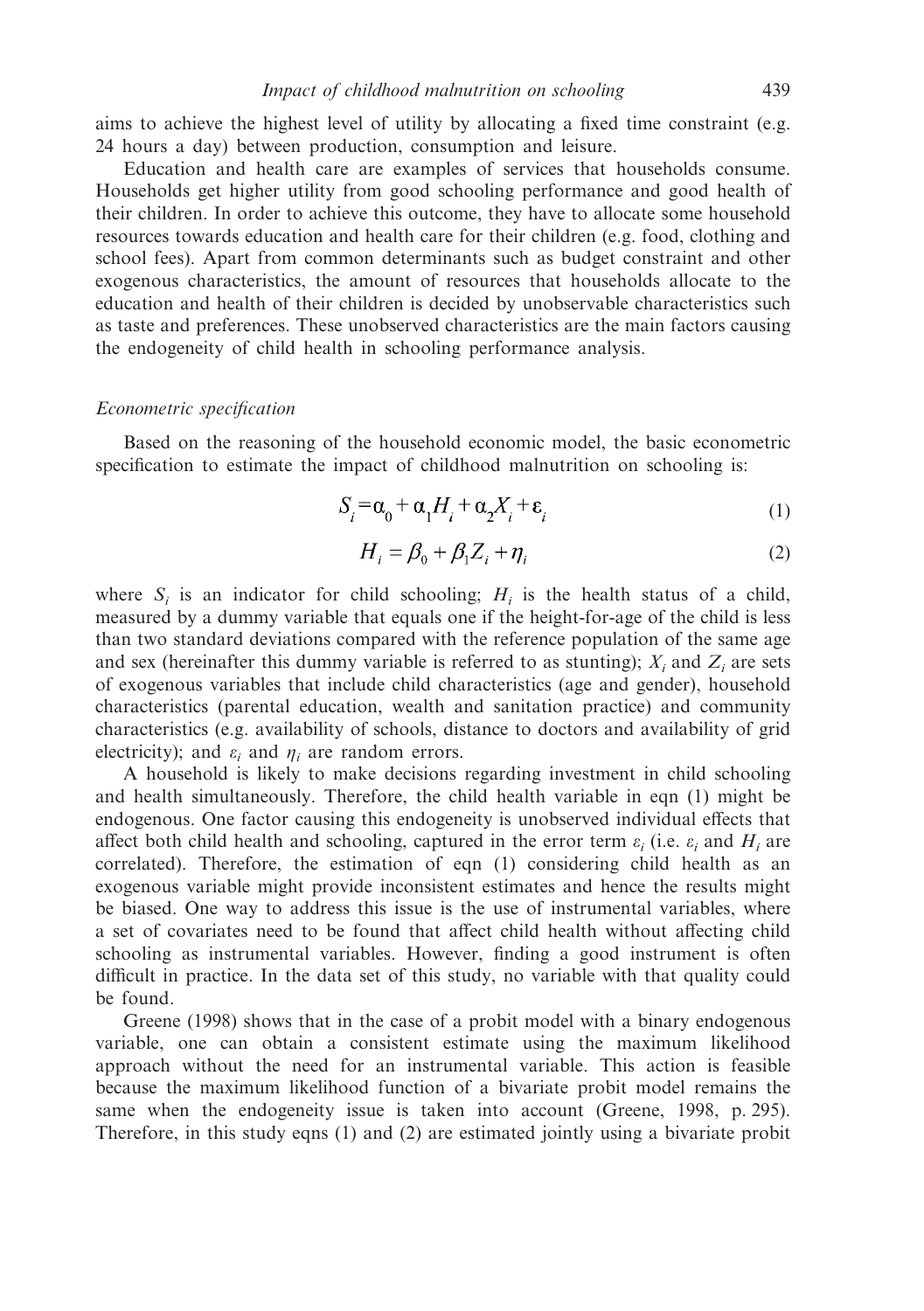#### 440 *R. Khanam* et al.

model. This approach estimates the correlation between  $H_i$  and  $\varepsilon_i$  in eqn (1) simultanously with parameters of both equations. The significance of this correlation coefficient can be interpreted as a test for the null hypothesis that child health is exogenous.

#### **Data and variable selection**

## *Data source*

The data set used in this study comes from a survey entitled *Micronutrient and Gender Study (MNGS) in Bangladesh*, administered by the International Food Policy Research Institute (IFPRI). The MNGS was conducted using a multi-stage clustered sampling process where the first stage involved the selection of three survey sites: Saturia, Mymensingh and Jessore (IFPRI, 2001). The next step involved the random selection of representive villages within sites. Finally, households were sampled randomly from each selected village. Overall, the survey sample includes 5541 individuals from 957 households in 47 villages of the three selected sites. The survey data were collected in four rounds from June 1996 to September 1997, covering demographic chracteristics, education, health and socioeconomic activities. This coverage was designd to examine the extent to which intrahousehold resource allocation processes affect development outcomes. In addition, the IFPRI aimed to make the data of this survey comparable with similar surveys they conducted in other countries.

This study restricts the sample only to the children of the first round of the survey, because other rounds included only those adult household members who were away from home at the time of the first round of the survey. These household members only account for a very small proportion of the total sample, hence it is expected that they do not affect the analysis. Also, children aged 5–17 years living in rural households in which the mother and father are both present were selected, so the final sample includes 1441 observations.

## *Descriptive statistics*

The descriptive statistics of the variables used in this study, reported in Table 1, show that children in the sample have a mean height-for-age that is slightly less than two standard deviations below that of the reference population. Table 1 also shows that 79% of the children in the sample are currently attending school but only 44% are enrolled by the due age. This is probably the main factor leading to 53% of the children in the sample not achieving the right grade for their age (after adjusted for the actual age of enrolment, the poor performance rate is only 19%). The sample also shows that only 39% of the children surveyed are girls. The low proportion of girls sampled in this study may be due to the fact that some girls, especially those around the upper bound of the age range (17 years old), could be married, and hence they are not included in the sample as household members. Also, only the son/daughter of the household head was considered, so daughters-in-law are also excluded from the sample. The household characteristics show that the proportion of fathers who can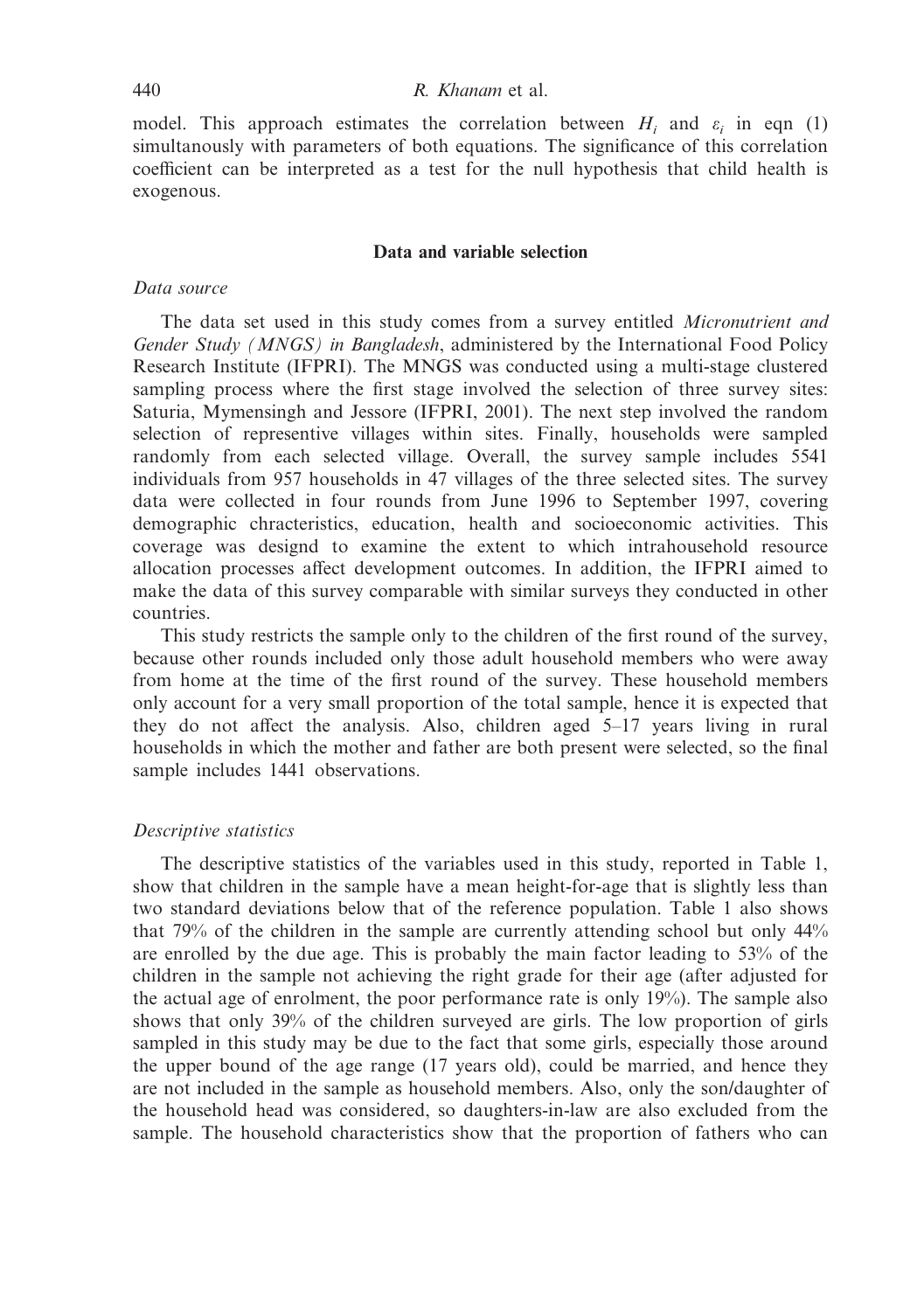| Variable                                                          | Mean    | Median  | <b>SD</b> |
|-------------------------------------------------------------------|---------|---------|-----------|
| Health and schooling                                              |         |         |           |
| Height-for-age (z-score)                                          | $-1.90$ | $-1.94$ | 1.08      |
| Stunting $(1 = yes)$                                              | 0.48    | 0.00    | 0.50      |
| School attendance (1=currently attending<br>school)               | 0.79    | 1.00    | 0.41      |
| Enrolled in due time (1=enrolled in school at<br>appropriate age) | 0.44    | 0.00    | 0.50      |
| Grade attainment $(1 = \text{in right grade for age})$            | 0.38    | 0.00    | 0.49      |
| Age-adjusted grade attainment (1=achieves<br>normal grade)        | 0.81    | 1.00    | 0.39      |
| Child's age (in years)                                            | 11.16   | 11.00   | 3.46      |
| Gender of child (1=female)                                        | 0.39    | 0.00    | 0.49      |
| Household characteristics                                         |         |         |           |
| Total household members                                           | 6.51    | 6.00    | 2.77      |
| Log household expenditure                                         | 2.96    | 2.91    | 0.35      |
| Father can read and write (1=yes)                                 | 0.44    | 0.00    | 0.50      |
| Mother can read and write $(1 = yes)$                             | 0.23    | 0.00    | 0.42      |
| Has sanitary latrine $(1 = yes)$                                  | 0.24    | 0.00    | 0.43      |
| Housing condition (1=clean)                                       | 0.65    | 1.00    | 0.48      |
| Hand washing (1=always before meals)                              | 0.59    | 1.00    | 0.49      |
| Community characteristics                                         |         |         |           |
| Primary school $(1 = is one in community)$                        | 0.65    | 1.00    | 0.48      |
| Secondary girls' school (1=is one in community)                   | 0.05    | 0.00    | 0.21      |
| Secondary mixed school (1=is one in<br>community)                 | 0.12    | 0.00    | 0.33      |
| Electricity (1=available)                                         | 0.24    | 0.00    | 0.43      |
| Distance to nearest MBBS doctor (km)                              | 21.99   | 10.00   | 40.66     |

|  |  | Table 1. Descriptive statistics |  |
|--|--|---------------------------------|--|
|--|--|---------------------------------|--|

read and write is double that of mothers, although it is relatively low for both groups (44 vs 23%). The sanitary condition, which is an important factor determining child health, is rather modest. Only 24% of the households have a sanitary latrine; 65% have a clean housing condition; and 59% of the households practise washing hands before meals. The basic infrastructure of the communities surveyed is rather poor. Only 65% of the communities have a primary school, whilst the availability of secondary schools for girls and both sexes is only 5 and 12%, respectively. On average, only 24% of the communities are connected to electricity. The distance to a nearest MBBS doctor is 21 km, which seems to be distorted by some remote communities as the median distance is only 10 km.

The data also show that in most measures of schooling of this study, stunted children seem to perform worse than others (see Table 2). For example, the attendance rate of children with normal height-for-age is 82%, whilst that of stunted children is only 80%. Children with normal height-for-age are about twice as likely (57 vs 29%) to enrol at the appropriate age (6 years old in Bangladesh) compared with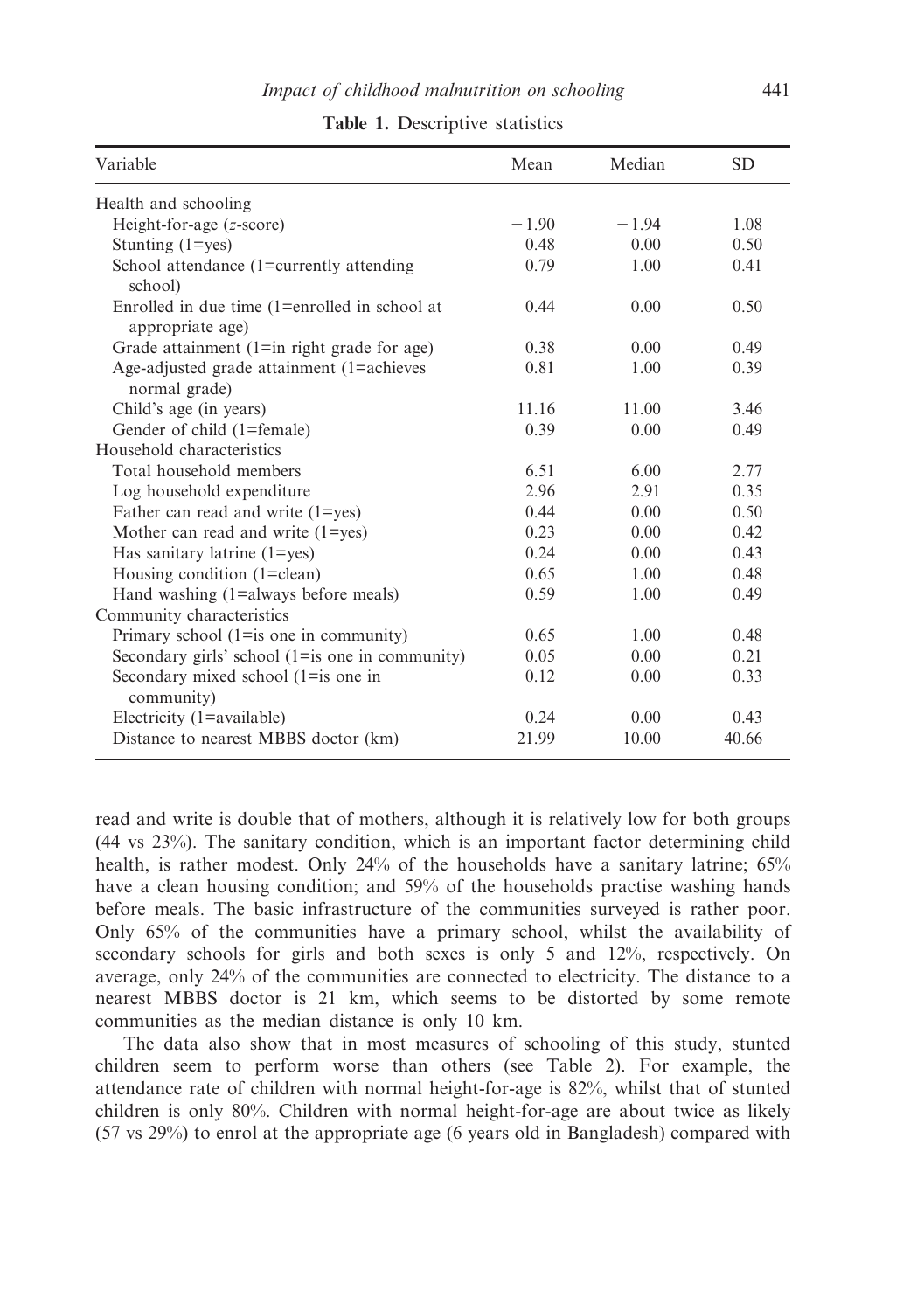|                                                         |       | Stunting $(\%)$ |  |
|---------------------------------------------------------|-------|-----------------|--|
| Schooling measure                                       | No    | Yes             |  |
| Currently attending school                              | 81.78 | 80.03           |  |
| Enrolled in school at the appropriate age <sup>ab</sup> | 56.68 | 29.11           |  |
| Grade attainment <sup>a</sup>                           |       |                 |  |
| Non-adjusted <sup>b</sup>                               | 51.17 | 25.51           |  |
| Adjusted by enrolled age                                | 81.28 | 80.99           |  |

**Table 2.** Percentage of children by schooling and health status

a Does not include those who never enrol.

 $\alpha^b \chi^2$  test for the difference of schooling measures by nutrition status shows a significance level of 1%.

stunted children. Finally, the rate of children who are falling behind in school progress (i.e. have lower grade than their age) is 38% for normal children, which is much lower than the 68% of stunted children. However, after adjusting for the actual age of enrolment, the proportions of poorly performing stunted and normal children are almost identical at 18.7 and 19%, respectively. A basic  $\chi^2$  test revealed that only the incidence of late enrolment and unadjusted grade attainment of children in the two groups differ significantly at 1%. Note that the comparison in Table 2 did not control for characteristics of the child, household and the community, which may affect the relationship between child health and schooling. This will be investigated further using regression analyses.

## *Choice of variables*

Child health in this study is measured by height-for-age, which is an important indicator of malnutrition (Waterlow, 1972) and widely used in the literature as a measure of childhood malnutrition. The *z*-score method, recommended by the World Health Organization (WHO), is used to measure a child's height-for-age. The *z*-score measures the degree to which a child's measurements deviate from what is expected for that child, based on a WHO/NCHS international reference population. In other words, the height-for-age is expressed as a number of standard deviations above or below the corresponding reference mean for a child of the same age and sex. Based on the guideline of the WHO (de Onis & Blössner, 1997), a dummy variable was constructed representing the malnutrition status that equals one if a child has a *z*-score of height-for-age of less than  $-2$  (i.e. has a height or weight that falls below two standard deviations from the mean of the reference population of the same age and sex).

Three binary measures of child's schooling were examined: attendance (equals one if the child is attending school), enrolment (equal to one if the child is enrolled at school at 6 years of age) and grade attainment (equal to one if the child achieves the right grade for his/her age). Test score could be an obvious measure of schooling performance, but unfortunately this measure was not available in the data set.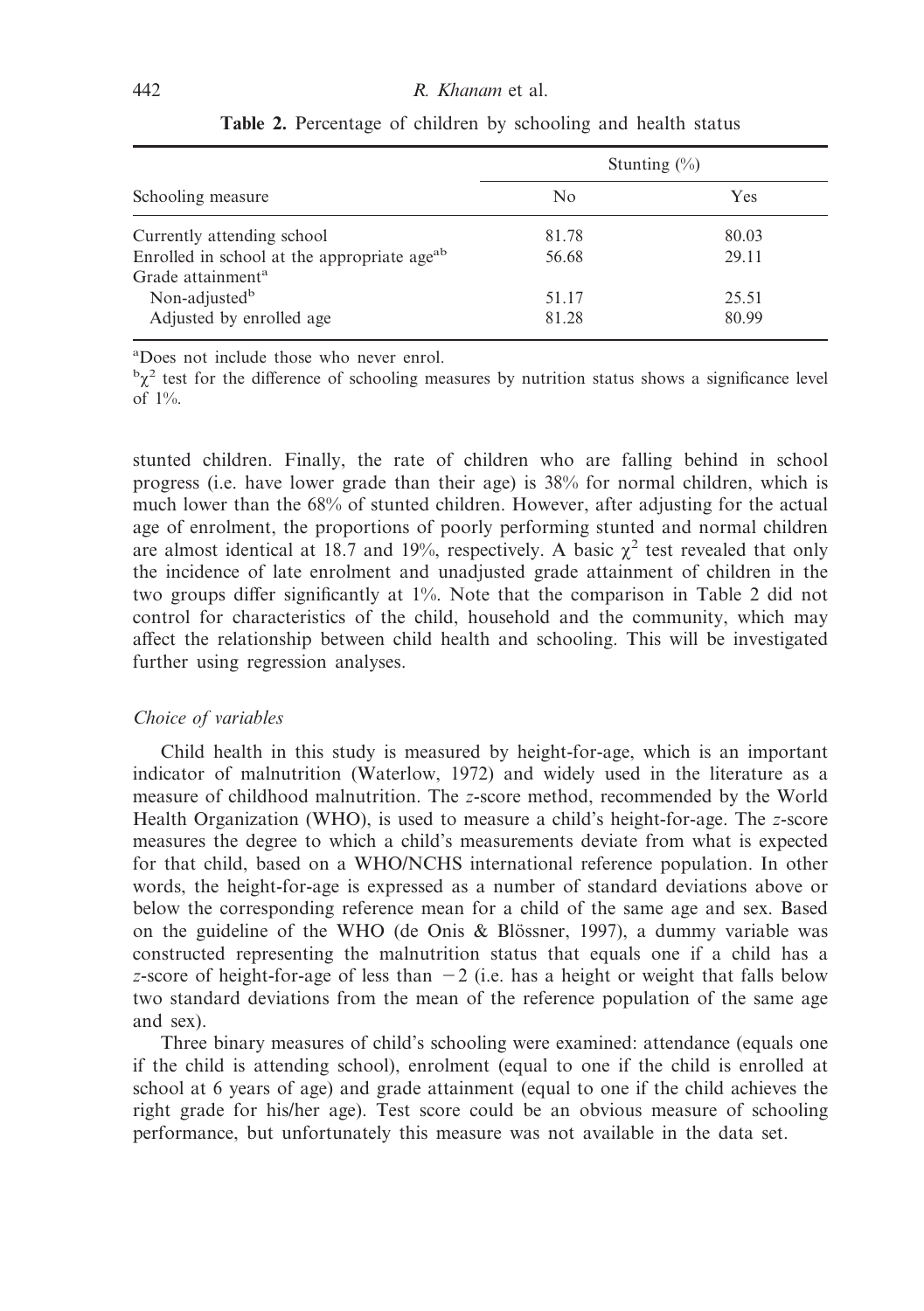With the third measure of schooling, it was hypothesized that child health not only affects his/her school enrolment or attendance, but also affects his/her grade attainment. Malnourished children might make lower progress in school because of missed school days, and lack of concentration in completing homework. Therefore, child's grade attainment at school was also measured. A commonly used measure of grade attainment is 'schooling-for-age' (SAGE), which measures schooling attainment relative to age (i.e. whether a child is in the right grade for his/her age). This measure also considers late enrolment. For example, children who are enrolled late will not be in the right grade for their age. This measure of school attainment is widely used in the literature (see, for example, Psacharopoulos & Patrinos, 1997; Ray & Lancaster, 2005; Khanam & Ross, 2008) as a reliable measure of school outcome in developing countries. Psacharopoulos & Patrinos (1997) and Ray & Lancaster (2005) defined SAGE as follows:

$$
SAGE = \{Current\ grade/(Age - E)\} \times 100 \tag{3}
$$

where *E* represents the country-specific usual school entry age, which is 6 years in Bangladesh. The SAGE might take values of 100 or higher (i.e. the attainment of the highest possible grade attained to date) to 0 (i.e. never attended school). A score of more than 100 indicates that the child has attended more years of school possible for his age (this is possible because although official enrolment age in Bangladesh is 6 years, some parents enrol their children earlier). A score of less than 100 indicates that the child is 'falling behind' in his/her education. Based on Patrinos & Psacharopoulos (1997) and Ray & Lancaster (2005), SAGE was converted to a dichotomous variable, such as  $S_i$ , which takes the value of 1 if a child has normal progress (i.e.  $SAGE<100$ ), and 0 otherwise. The dummy form of SAGE is more useful than the original SAGE score as estimates found from the dummy SAGE can be intuitively interpreted as the probability of attaining the right grade or falling behind in schooling progress. It is surprising that there are only 37% of children in the data set who achieve the right grade for their age (see Table 1). The majority of this group may be due to late enrolment, as there were only 35% of children in the sample enrolled in school at the appropriate age.

As *E* only captures the official enrolment age (e.g. 6 years), it is obvious that those who enrol later than the official age must belong to the low-grade attainment group. The usual measure of SAGE captures both late enrolment and grade repetition. In order to separate grade repetition from late enrolment, SAGE was adjusted according to the age at initial enrolment for each child (i.e. in eqn (3), *E* refers to the actual enrolment age). In particular, in a second measure of SAGE, attainable grade is defined as the difference between the child's age and the age at initial enrolment. Thus, an age-adjusted performance is defined as when the actual grade is lower than this attainable grade. Using this criterion, only 19% of children in the sample performed poorly at school.

As mentioned earlier, three groups of exogenous variables were used to control for the relationship between child nutrition and school performance: child, household and community characteristics. The main variables representing child characteristics are age and gender. At the household level, information on wealth level (proxied by log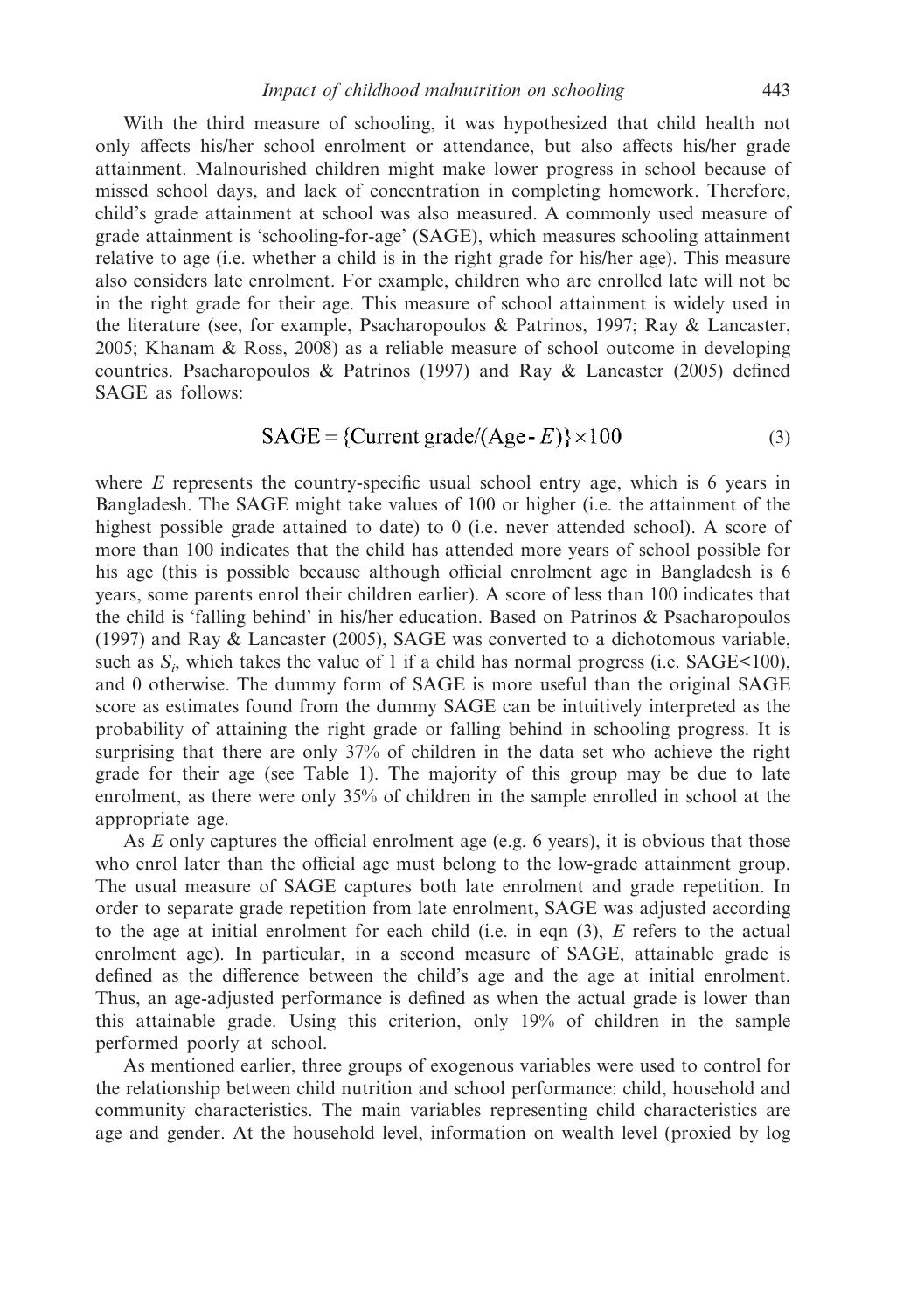## 444 *R. Khanam* et al.

of household expenditure), household size, education level of parents (proxied by their ability to read and write) and hygiene practices (proxied by housing condition, hand washing and availability of a latrine) were included. It is expected that children from wealthier households are more likely to have better health status due to the ability of their parents to afford, for example, more nutritious food and/or medicines. Similarly, it is expected that children of more hygienic households (e.g. a clean house, have latrine and practise hand washing before meals) are more likely to have better health. The effect of household size is expected to be detrimental to both health and education of children because more people are competing for the household resource pool.

At the community level, variables were selected that represent basic infrastructure for health and education (for example, availability of school and electricity and distance to nearest doctors). Availability of schools, which is widely used in the literature as a measure of schooling costs in the absence of real costs of schooling, was chosen as a proxy for cost of schooling. Note that the cost of schooling involves direct costs (e.g. school fees) and indirect costs (e.g. time required to travel to school). The availability of school captures mainly the second component of schooling costs. Likewise, the distance to nearest doctors captures accessibility of children to health services. The availability of electricity proxies accessibility to modern facilities that may lead to higher quality education and health services (e.g. computer, electric lights and fans in classrooms, refrigerators to store vaccines in health clinics). It is expected that all these community characteristics will have a positive effect on both health and education outcomes.

The education and health of children may also be affected by unobserved community characteristics (e.g. customs, attitude toward education, school quality, etc.). For example, one community may have a richer tradition or higher preferences for child education than others. In order to control for unobservable characteristics of each community that may affect both child health and schooling a dummy variable for each community was employed (choosing arbitrarily one community as a reference).

#### **Results**

This section presents the joint estimates of eqns (1) and (2), examining the relationship between child nutrition (proxied by stunting in this study) and the current school attendance, enrolment and grade attainment. As mentioned previously, it is possible that child health is endogenous in the relationship with education, because a household might take the decision to invest in child health and schooling simultaneously. This endogeneity issue can be considered without any exclusion of restriction using a bivariate probit model.

# *School attendance*

Results from the school attendance equation show that malnutrition (measured by stunting) does not affect a child's school attendance (see Table 3), which is in line with the basic comparison in Table 2. The correlation coefficient  $(\rho)$  is not statistically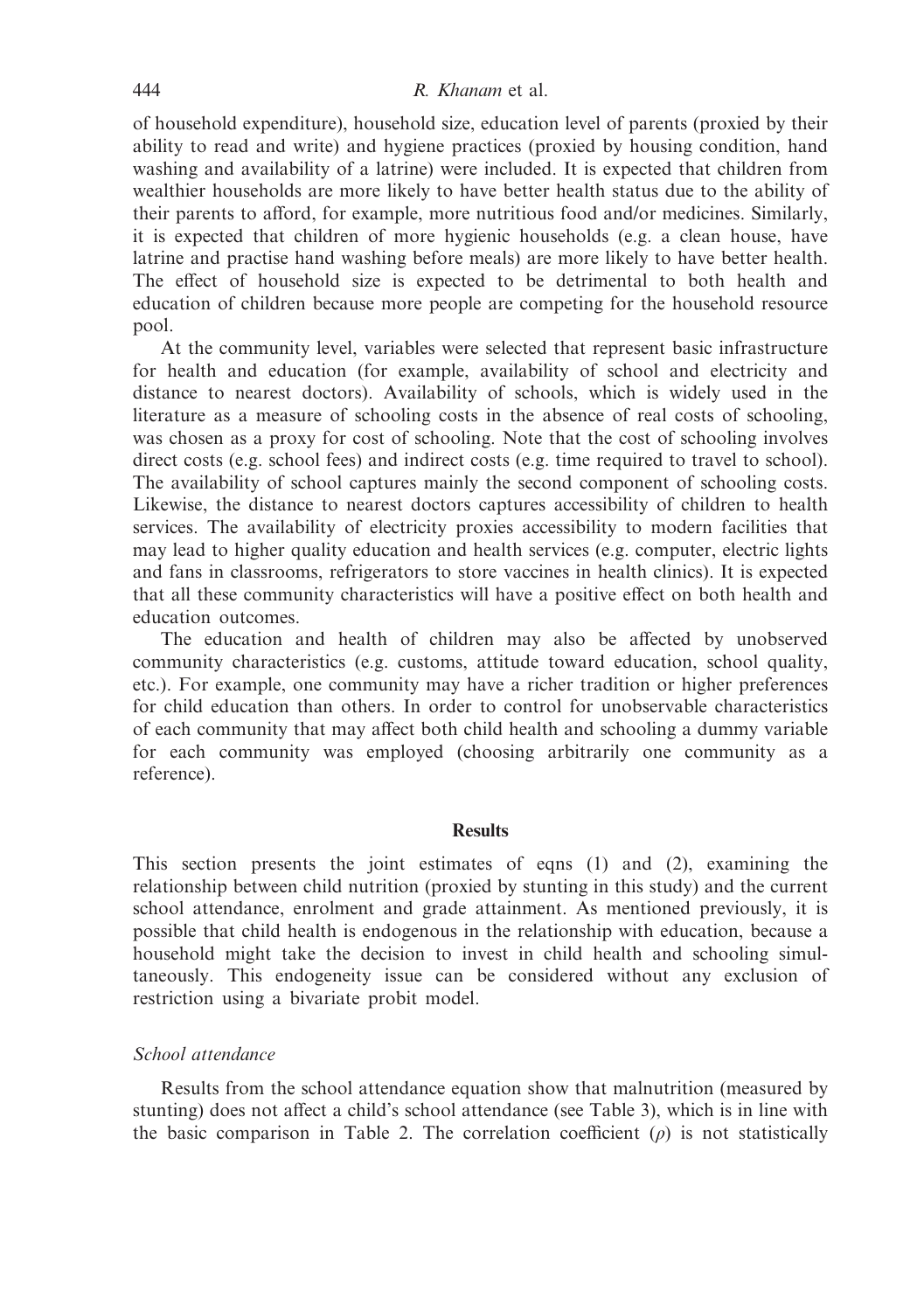|                             | School attendance $(eqn(1))$ |           |                 | Stunting (eqn $(2)$ ) |           |
|-----------------------------|------------------------------|-----------|-----------------|-----------------------|-----------|
| Variable                    | Coeff.                       | <b>SE</b> | Marginal effect | Coeff.                | <b>SE</b> |
| Stunting                    | 0.108                        | 0.806     | 0.014           |                       |           |
| Child's age                 | $-0.03$                      | 0.019     | 0.012           | $0.048***$            | 0.011     |
| Gender of child             | 0.157                        | 0.100     | 0.054           | 0.101                 | 0.079     |
| Total household members     | 0.005                        | 0.018     | 0.006           | 0.017                 | 0.014     |
| Log household expenditure   | 0.167                        | 0.208     | $-0.161$        | $-0.545***$           | 0.120     |
| Father can read and write   | $0.344***$                   | 0.103     | 0.026           | $-0.05$               | 0.087     |
| Mother can read and write   | $0.325**$                    | 0.140     | 0.015           | $-0.065$              | 0.105     |
| Clean housing condition     | $0.278**$                    | 0.110     | $-0.032$        | $-0.212***$           | 0.081     |
| Sanitary latrine            | 0.155                        | 0.118     | 0.059           | 0.116                 | 0.090     |
| Hand washing                | 0.011                        | 0.115     | 0.074           | $0.217***$            | 0.080     |
| Primary school              | 0.241                        | 0.274     | 0.154           | $0.378*$              | 0.211     |
| Secondary girls' school     | $0.988*$                     | 0.514     | $-0.034$        | $-0.29$               | 0.266     |
| Secondary mixed school      | $0.478*$                     | 0.264     | $-0.106$        | $-0.445***$           | 0.157     |
| Distance to MBBS doctor     | 0.00004                      | 0.001     | 0.0002          | 0.001                 | 0.001     |
| Availability of electricity | 0.082                        | 0.203     | $-0.026$        | $-0.109$              | 0.158     |
| Constant                    | $-0.165$                     | 0.827     |                 | $0.921**$             | 0.423     |
| $\rho$                      | $-0.068$                     | 0.493     |                 |                       |           |

**Table 3.** The effects of childhood malnutrition on school attendance

\*\*\*1% \*\*5% \*10% levels of significance (*N*=1222).

Marginal effects are only reported for the probability of due enrolment (eqn (1)); community dummies are dropped for brevity.

significant, suggesting that there is no endogeneity issue of stunting with regard to school attendance. Therefore, the results would still be consistent if eqn (1) was estimated using only a probit estimator.

Factors significantly associated with school attendance are parents' education and school infrastructure, particularly the availability of a secondary girls' school in the community. The marginal effects show that children in a community, where a girls' secondary school is available, have a higher probability of attending school than those without by 51.4 percentage points. Meanwhile, the availability of a mixed school only increases the probability of enrolling by 26.4 percentage point. One possible reason is that parents may be more encouraged to send their daughters to school in a community where a girls' school is available. Also, the availability of secondary school in the community proxies for cheaper schooling cost (indirect costs), and hence parents are more encouraged to send children to school.

The results also suggest that educated parents are more likely to send their children to school. Particularly, children whose mother and father were able to read and write have an increasing probability of attending school by 14 and 10 percentage points, respectively. It is surprising to see that girls have a higher probability of attending school than boys, but this result is not significant. In contrast to expectation, household expenditure has no significant effect on school attendance,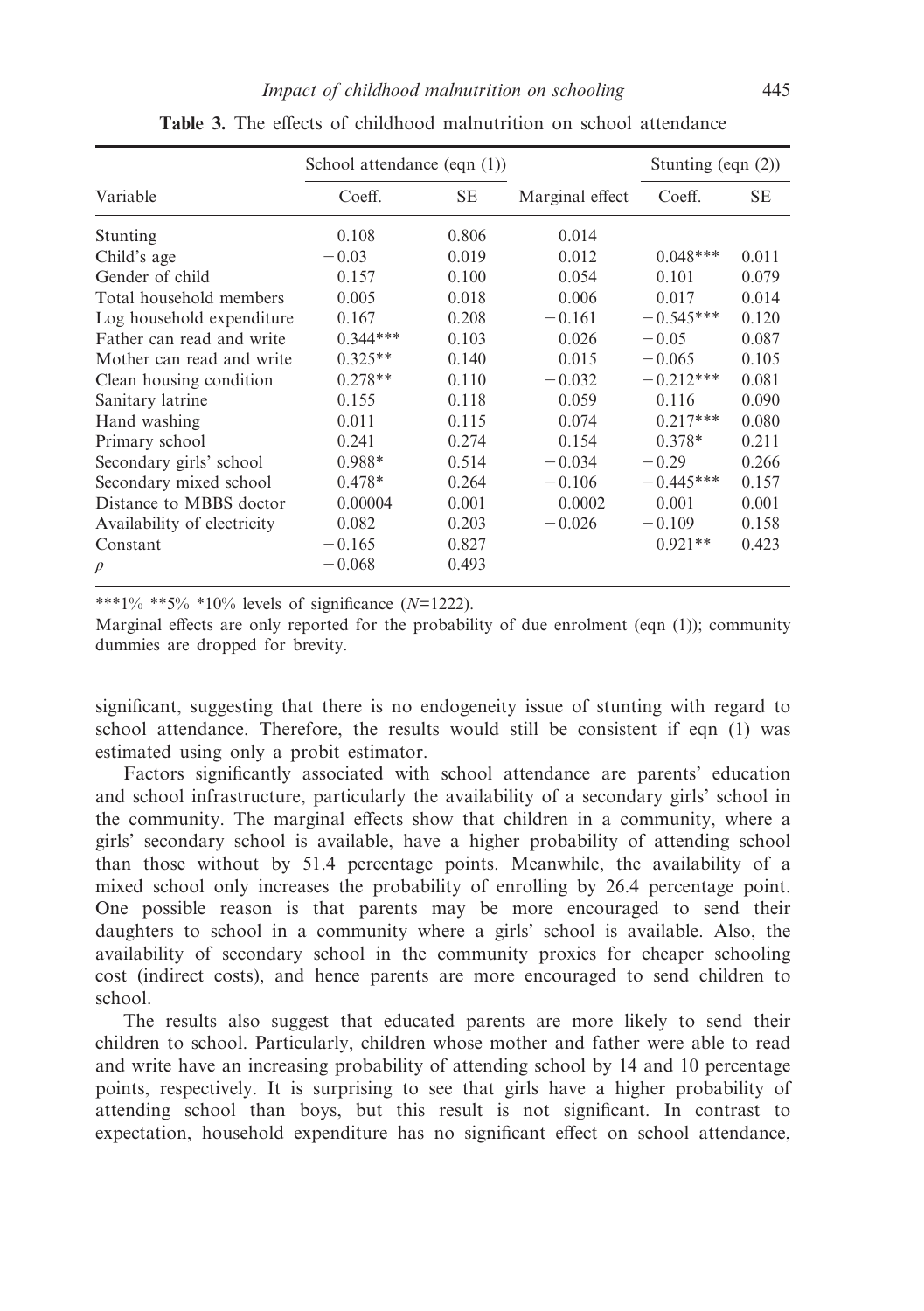although it significantly reduces the probability of child stunting, as expected. Other household and community chracteristics also have no effect on the probability of a child being able to attend school.

## *School enrolment*

The results show that child health has a significant effect on the probability of enrolment at the due time. The insignificance of the correlation coefficient  $(\rho)$  suggests that the results may not be biased if the issue of unobserved heterogeneity is ignored. The marginal effects reveal that a stunted child has a lower probability of due enrolment by 26.7 percentage points (see Table 4). This result is in line with other cross-sectional studies such as those of Glewwe & Jacoby (1995) and Behrman & Lavy (1998). Parental education is again proved to be a significant determinant of children's schooling outcome. The probability of being able to enrol in school at the due age increased by 15 percentage point for those whose mothers were able to read and write. Similarly, children in communities with the availability of either a girls' secondary school or mixed-sex secondary school have a higher probability of enrolling at the due time. One possible explanation of these results is that communities with a secondary school will also have a primary school, as these are often more advanced communities. Also, the availability of a secondary school is a proxy for education infrastructure. It is expected that in these communities (with better education infrastructure) parents will have a greater incentive to enrol their children on time, because at least the indirect costs of sending children to school are cheaper. However, the magnitude of attendance at the girls' schools is almost double that of the mixed schools, which in some way reflects the effects of the dominant Muslim culture in the study areas (i.e. parents are more willing to send their daughters to girls' secondary schools than to mixed-sex schools). Regarding the stunting equation, important factors that contribute to the improvement of child nutrition are household wealth (proxied by expenditure) and hygiene environment (proxied by clean housing condition). Nevertheless, it seems that the practice of hand washing has a counterintuitive (positive) effect on the probability of stunting, although it is only significant at 10% level.

# *Grade attainment*

Table 5 shows that health has an expected and significant effect on grade attainment measured by SAGE. The marginal effects show that a stunted child has a lower probability of achieving an age-appropiate grade by 31.9 percentage points. The negative and significant effect of child age is not surprising in a country like Bangladesh as an older child is more likely to fall behind in grade attainment due to the increased opportunity costs of schooling. One possible reason is: an older child can earn money from outside work or by helping his/her parents in housework/ agricultural activities. Other significant determinants have a similar effect as in other schooling measures: children from educated parents (i.e. proxied by being able to read and write) have a higher probability of achieving the expected grade. The availability of a girls' secondary school has a stronger effect on grade attainment than that of a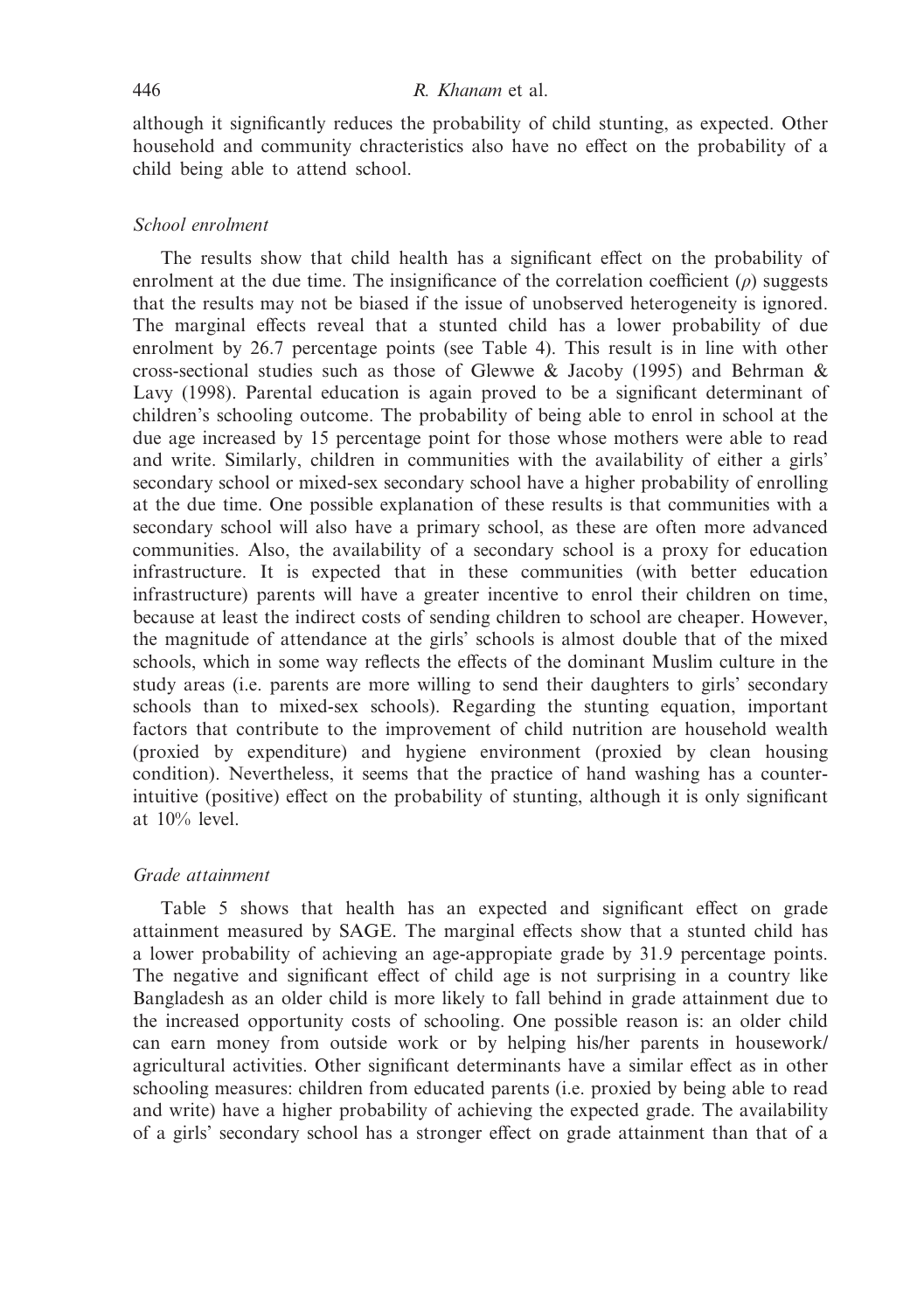|                             | Due enrolment (eqn $(1)$ ) |           |                 | Stunting (eqn $(2)$ ) |       |
|-----------------------------|----------------------------|-----------|-----------------|-----------------------|-------|
| Variable                    | Coeff.                     | <b>SE</b> | Marginal effect | Coeff.                | SЕ    |
| Stunting                    | $-1.416**$                 | 0.577     | $-0.267$        |                       |       |
| Child's age                 | $-0.143***$                | 0.041     | $-0.020$        | $0.06***$             | 0.014 |
| Gender of child             | 0.071                      | 0.094     | 0.024           | 0.057                 | 0.088 |
| Total household members     | $0.032*$                   | 0.017     | 0.010           | 0.018                 | 0.016 |
| Log household expenditure   | 0.389                      | 0.245     | $-0.015$        | $-0.589***$           | 0.136 |
| Father can read and write   | 0.128                      | 0.110     | 0.016           | $-0.064$              | 0.096 |
| Mother can read and write   | $0.507***$                 | 0.150     | 0.084           | $-0.073$              | 0.113 |
| Clean housing condition     | 0.095                      | 0.134     | $-0.020$        | $-0.26***$            | 0.093 |
| Sanitary latrine            | 0.155                      | 0.106     | 0.050           | 0.11                  | 0.100 |
| Hand washing                | $-0.263**$                 | 0.132     | $-0.023$        | 0.175                 | 0.093 |
| Primary school              | $-0.02$                    | 0.281     | 0.066           | $0.418*$              | 0.242 |
| Secondary girls' school     | $1.09***$                  | 0.388     | 0.105           | $-0.192*$             | 0.281 |
| Secondary mixed school      | $0.631**$                  | 0.283     | 0.013           | $-0.412**$            | 0.164 |
| Distance to MBBS doctor     | $0.0023*$                  | 0.001     | 0.0007          | 0.001                 | 0.001 |
| Availability of electricity | 0.078                      | 0.197     | $-0.014$        | $-0.173$              | 0.170 |
| Constant                    | 0.226                      | 0.781     |                 | $1.022**$             | 0.481 |
| $\rho$                      | 0.533                      | 0.406     |                 |                       |       |

**Table 4.** The effects of childhood malnutrition on enrolment at due time

\*\*\*1% \*\*5% \*10% levels of significance (*N*=985).

Marginal effects are only reported for the probability of due enrolment (eqn (1)); community dummies are dropped for brevity.

mixed-sex secondary school, which also has a significantly greater effect on the achievement of an age-appropiate grade compared with communities without a secondary school.

As discussed earlier, this SAGE measure considers both late enrolment and grade repetition, and therefore provides a lower grade attainment for children who enrolled at school late. To separate late enrolment from grade repetition, another regression was run to consider grade attainment when adjusting actual enrolment age for each child. The aim was to look at whether malnutrition has any impact on grade repetition. The results show that stunting condition does not significantly affect school performance if late enrolment is adjusted, although it has the expected negative sign. In addition, after adjusted for late enrolment, older children are significantly more likely to perform better at school. There are almost no other significant determinants of adjusted school attainment. The only exception is parental education: children of literate fathers and mothers have a significantly higher probability of achieving an age-appropiate grade

# **Discussion and Policy Implications**

The crucial role of human capital in economic growth and poverty alleviation has been widely investigated, but most studies have not taken into account the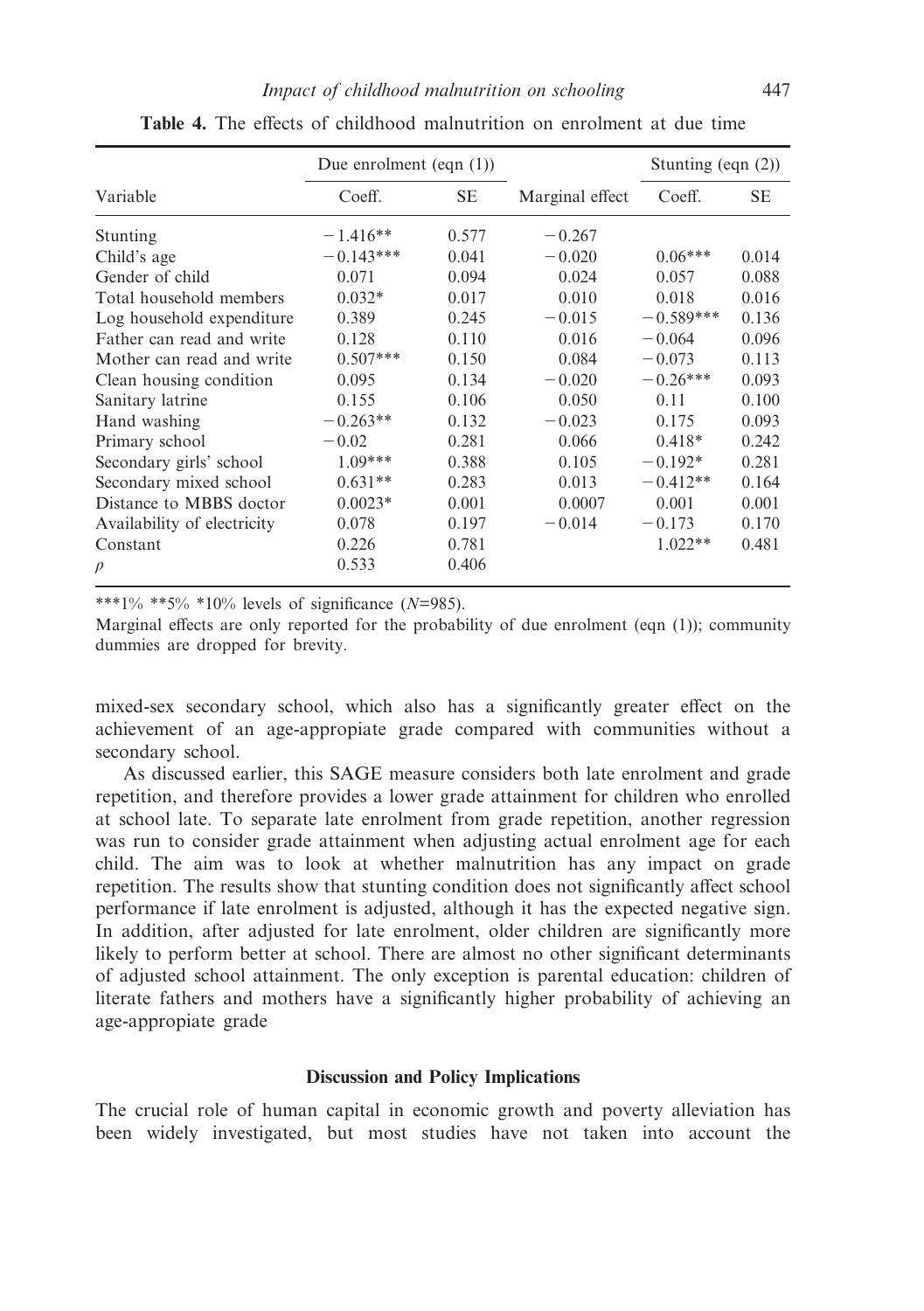|                              | Non-adjusted SAGE |       | Marginal         | Adjusted SAGE     |           | Marginal |
|------------------------------|-------------------|-------|------------------|-------------------|-----------|----------|
| Variable                     | Coeff.            | SЕ    | effect           | Coeff.            | <b>SE</b> | effect   |
| Stunting                     | $-1.612***$       | 0.283 | $-0.319 - 0.843$ |                   | 0.695     | $-0.074$ |
| Child's age                  | $-0.113***$       | 0.025 | $-0.020$         | $0.088***$        | 0.017     | 0.028    |
| Gender of child              | 0.065             | 0.082 | 0.028            | 0.1               | 0.099     | 0.027    |
| Total household members      | 0.022             | 0.015 | 0.008            | 0.013             | 0.018     | 0.008    |
| Log of household expenditure | 0.239             | 0.165 | $-0.019 - 0.228$ |                   | 0.190     | $-0.210$ |
| Father can read and write    | $0.225**$         | 0.097 | 0.045            | $0.335***$        | 0.130     | 0.007    |
| Mother can read and write    | $0.417***$        | 0.123 |                  | $0.079 - 0.286**$ | 0.129     | $-0.051$ |
| Clean housing condition      | $0.205**$         | 0.105 | $0.023 - 0.092$  |                   | 0.123     | $-0.093$ |
| Sanitary latrine             | 0.113             | 0.094 | 0.043            | 0.181             | 0.115     | 0.047    |
| Hand washing                 | $-0.162$          | 0.102 | $-0.006 - 0.008$ |                   | 0.117     | 0.054    |
| Primary school               | $0.378*$          | 0.223 | 0.128            | 0.3               | 0.276     | 0.154    |
| Secondary girls' school      | $0.691**$         | 0.311 | $0.050 - 0.154$  |                   | 0.307     | $-0.078$ |
| Secondary mixed school       | $0.45**$          | 0.211 | $-0.004$         | 0.214             | 0.251     | $-0.128$ |
| Distance to MBBS doctor      | 0.001             | 0.001 | 0.000            | $\Omega$          | 0.001     | 0.000    |
| Availability of electricity  | 0.061             | 0.171 | $-0.001$         | 0.015             | 0.188     | $-0.059$ |
| Constant                     | $-0.195$          | 0.580 |                  | 0.336             | 0.808     |          |
| $\rho$                       | $0.69***$         | 0.213 |                  | 0.445             | 0.434     |          |

**Table 5.** The effects of childhood malnutrition on grade attainment

\*\*\*1% \*\*5% \*10% levels of significance (*N*=985).

Results of eqn (2) (stunting) and community dummies are dropped for brevity.

endogeneity of child health. This study improves our understanding of the relationship between child health and schooling in several ways. First, an estimation method is used that is consistent with the economic theory of household and takes into account the unobserved heterogeneity issues without the need for instrumental variables. Second, the authors are not aware of any study that has previously examined the impact of child health on schooling outcome in Bangladesh, apart from Grira (2004). However, the use of household and community variables as the instruments of child health in Grira's study may not completely control for the unobserved hetrogeneity issue. The current study overcomes this issue by using a FIML method using a comparatively new data set. Finally, in this study the effects of child health (proxied by malnutrition status) on a wide range of schooling measures – enrolment, attendance and attainment – are examined. It is hypothesized that child health affects not only enrolment probability but also school outcome. The results reveal that childhood malnutrition has significant and expected effects on school enrolment and grade attainment, although it does not affect current school attendance. Therefore, this study adds considerably to the understanding of the impact of child malnutrition on schooling.

The results indicate that malnourished children are significantly more likely to enrol in school later than the due age. In particular, stunted children have a lower probability of enrolling by the due age by 26.7 percentage points. However, no statistically significant effect of child health on current school attendance (whether a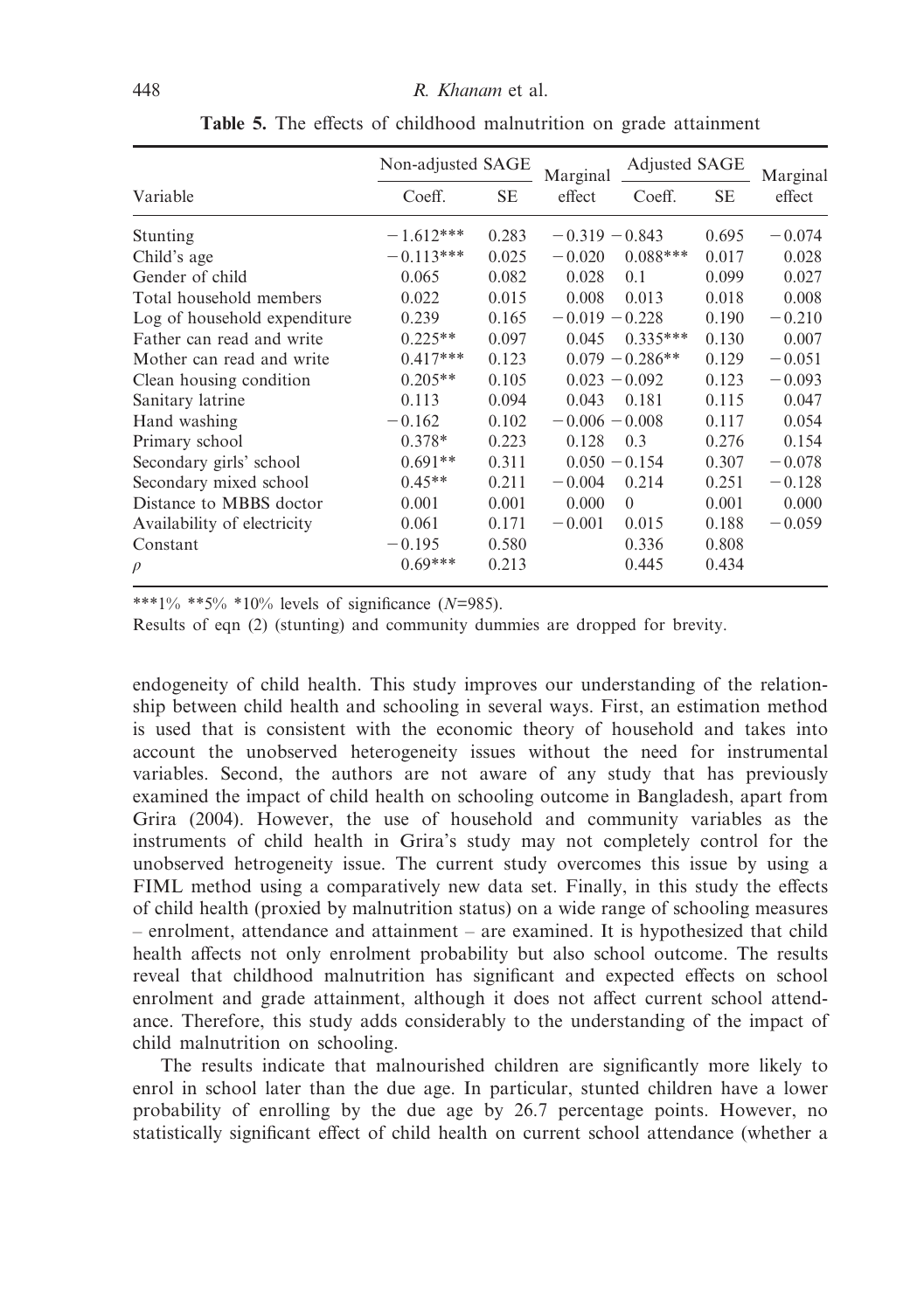child was attending school during the survey) is found. This finding is not surprising because current school attendance reflects a current activity, which might not be affected by child health as measured by stunting (long-term chronic malnutrition). It is also found that, after adjusted for actual enrolled age, the grade attainment of children is not affected by stunting condition. Other important determinants of schooling are parents' wealth, education and the availability of a secondary school, especially a girls' secondary school, in the community. These variables affect schooling outcomes positively.

The results should be interpreted with caution, because child health in this study is measured during the survey, when the average age of the sampled children was 11 years. Without the availability of longitudinal data it was not possible to measure child health during the time of first enrolment or before the age of 6 years. However, there is a significant body of evidence that suggests that past health status is a significant predictor of current health (e.g. Murasko, 2008; Khanam *et al.*, 2009).

These findings have important policy implications. Although many factors are found to affect child schooling, the main focus is on child nutrition. Since strong evidence is found that malnourished children are more likely to enrol late in school, and fall behind in grade attainment, policymakers should take initiatives that target early nutrition programmes, increase social awareness about the importance of early child nutrition and educate parents about nutrition. In addition, development programmes that improve the livelihoods of rural households (e.g. by increasing income and consumption, and improving the literacy and numeracy of adults) may have the knock-on effect of improving child nutrition and schooling outcomes.

#### **References**

- **Alderman, H., Behrman, J. R., Lavy, V. & Menon, R.** (2001) Child health and school enrolment: a longitudinal analysis. *Journal of Human Resources* **36**, 185–205.
- **Becker, G. & Lewis, G.** (1973) On the interaction between the quantity and quality of children. *Journal of Political Economy* **81**, S279–288.
- **Becker, G. S.** (1965) A theory of the allocation of time. *Economic Journal* **75**, 493–517.
- **Behrman, J. R.** (1996) The impact of health and nutrition on education. *World Bank Research Observer* **11**, 23–37.
- **Behrman, J. R. & Lavy, V.** (1998) *Child Health and Schooling Achievement: Association, Causality and Household Allocations*. Technical Report 97-023, Penn Institute for Economic Research, Philadelphia.
- **Black, S. E., Devereux, P. J. & Salvanes, K. G.** (2007) From the cradle to the labor market? The effect of birth weight on adult outcomes. *Quarterly Journal of Economics* **122**(1), 409–439.
- **Case, A., Fertig, A. & Paxson, C.** (2005) The lasting impact of childhood health and circumstance. *Journal of Health Economics* **24**(2), 365–389.
- **Chutikul, S.** (1986) *Malnourished Children: An Economic Approach to the Causes and Consequences in Rural Thailand*. Technical Report 102, East-West Center, Honolulu.
- **Currie, J. & Moretti, E.** (2007) Biology as destiny? Short- and long-run determinants of intergenerational transmission of birth weight. *Journal of Labor Economics* **25**(2), 231–263.
- **de Onis, M. & Blössner, M.** (1997) *WHO Global Database on Child Growth and Malnutrition*. World Health Organization, Geneva.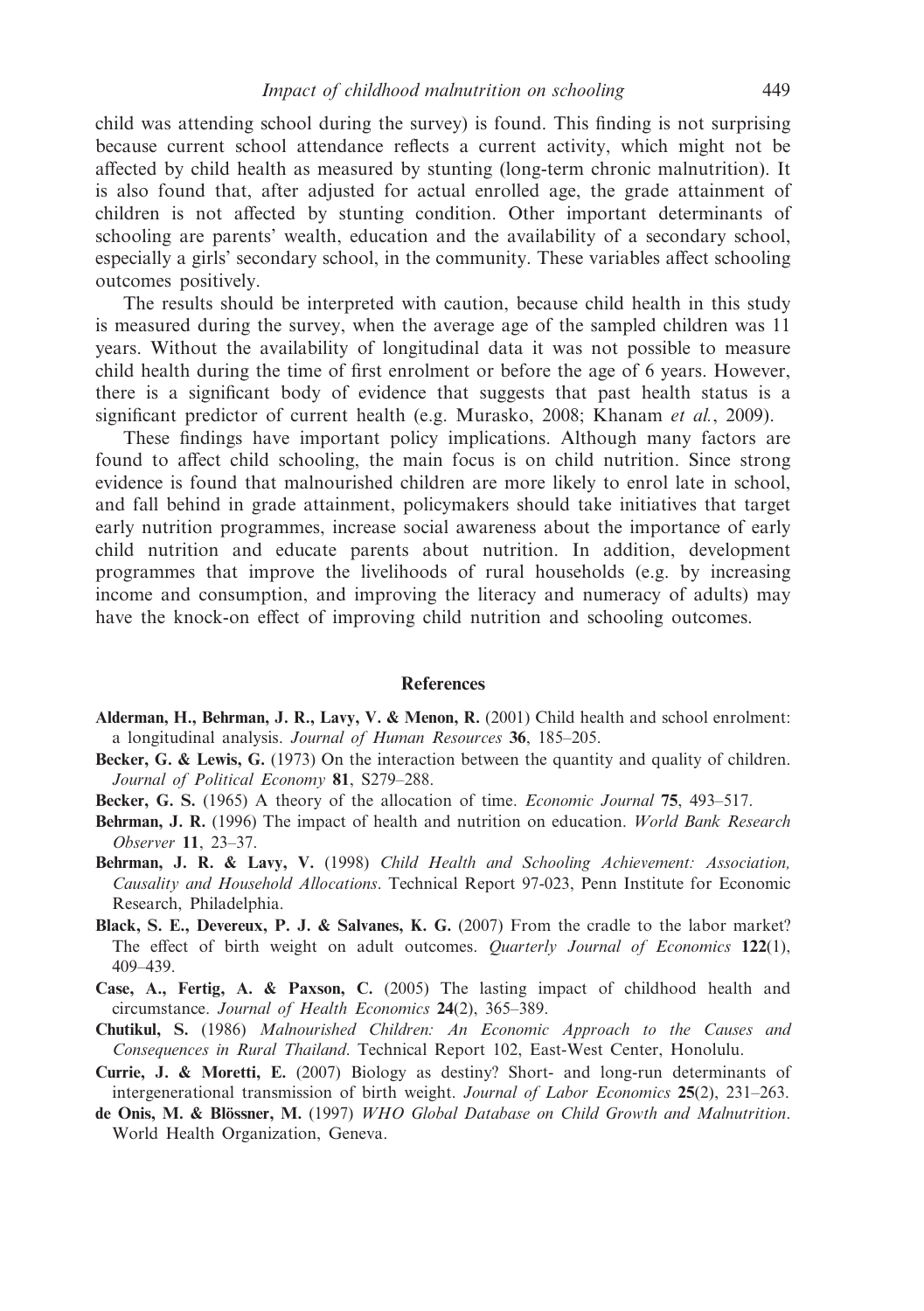- **ESCAP** (2005) *Bangladesh Demographic Health Survey (BDHS)*. Technical report, United Nations Economic and Social Commission for Asia and the Pacific.
- **Glewwe, P. & Jacoby, H. G.** (1995) An economic analysis of delayed primary school enrollment in a low income country: the role of early childhood nutrition. *Review of Economics and Statistics* **77**(1), 156–169.
- **Glewwe, P., Jacoby, H. G. & King, E. M.** (2001) Early childhood nutrition and academic achievement: a longitudinal analysis. *Journal of Public Economics* **81**(3), 345–368.
- **Greene, W. H.** (1998) Gender economics courses in Liberal Arts Colleges: further results. *Journal of Economic Education* **29**, 291–300.
- **Grira, H.** (2004) The determinants of grade attainment in low-income countries: evidence from rural Bangladesh. *Developing Economies* **42**(4), 494–509.
- **Handa, S. & Peterman, A.** (2007) Child health and school enrollment. *Journal of Human Resources* **42**(4), 863–880.
- **Harbison, R. & Hanushek, E.** (1992) *Educational Performance of the Poor: Lessons from Rural North-east Brazil*. Oxford University Press.
- **International Food Policy Research Institute** (2001) *Bangladesh: Commercial Vegetable and Polyculture Fish Production: Their Impacts on Income, Household Resource Allocation, and Nutrition, 1996–1997* (datasets). URL: [http://www.ifpri.org/dataset/bangladesh-1.](http://www.ifpri.org/dataset/bangladesh-1)
- **Jamison, D. T.** (1986) Child malnutrition and school performance in China. *Journal of Development Economics* **20**(2), 299–309.
- **Johnson, R. & Schoeni, R.** (2007) *The Influence of Early-Life Events on Human Capital, Health Status, and Labor Market Outcomes Over the Life Course*. Research Report 07-616, Institute for Research on Labor and Employment, Population Studies Center Research Report 07-616.
- **Khanam, R., Nghiem, H. S. & Connelly, L. B.** (2009) Child health and the income gradient: evidence from Australia. *Journal of Health Economics* **28**, 805–817.
- **Khanam, R. & Ross, R.** (2008) Child work and other determinants of school attendance and school attainment in Bangladesh. The *37th Australian Conference of Economists*, 30th September to 4th October 2008, Gold Coast, Australia
- **Lawlor, D., Clark, H., Smith, G. D. & Leon, D.** (2006) Intrauterine growth and intelligence within sibling pairs: findings from the Aberdeen children of the 1950s cohort. *Paediatrics* **117**, 894–902.
- **Moock, P. R. & Leslie, J.** (1986) Childhood malnutrition and schooling in the Terai region of Nepal. *Journal of Development Economics* **20**(1), 33–52.
- **Murasko, J. E.** (2008) An evaluation of the age-profile in the relationship between household income and the health of children in the United States. *Journal of Health Economics* **27**(6), 1407–1652.
- **Oreopoulos, P., Stabile, M., Walld, R. & Roos, L. L.** (2008) Short-, medium-, and long-term consequences of poor infant health. *Journal of Human Resources* **43**(1), 88–138.
- **Pollitt, E.** (1990) *Malnutrition and Infection in the Classroom*. UNESCO.
- **Psacharopoulos, G. & Patrinos, H. A.** (1997) Family size, schooling and child labor in Peru an empirical analysis. *Journal of Population Economics* **10**, 387–405.
- **Ray, R. & Lancaster, G.** (2005) The impact of children's work on school: multi-country evidence. *International Labour Review* **14**, 189–210.
- **Schultz, T. P.** (1999) Health and schooling investments in Africa. *Journal of Economic Perspectives* **13**, 67–88.
- **Singh, I., Squire, L. & Strauss, J.** (1986) A survey of agricultural household models: recent findings and policy implications. *World Bank Economic Review* **1**(1), 149–179.
- **Smith, J. P.** (2007) The impact of social economic status on health over the life course. *Journal of Human Resources* **42**, 739–764.